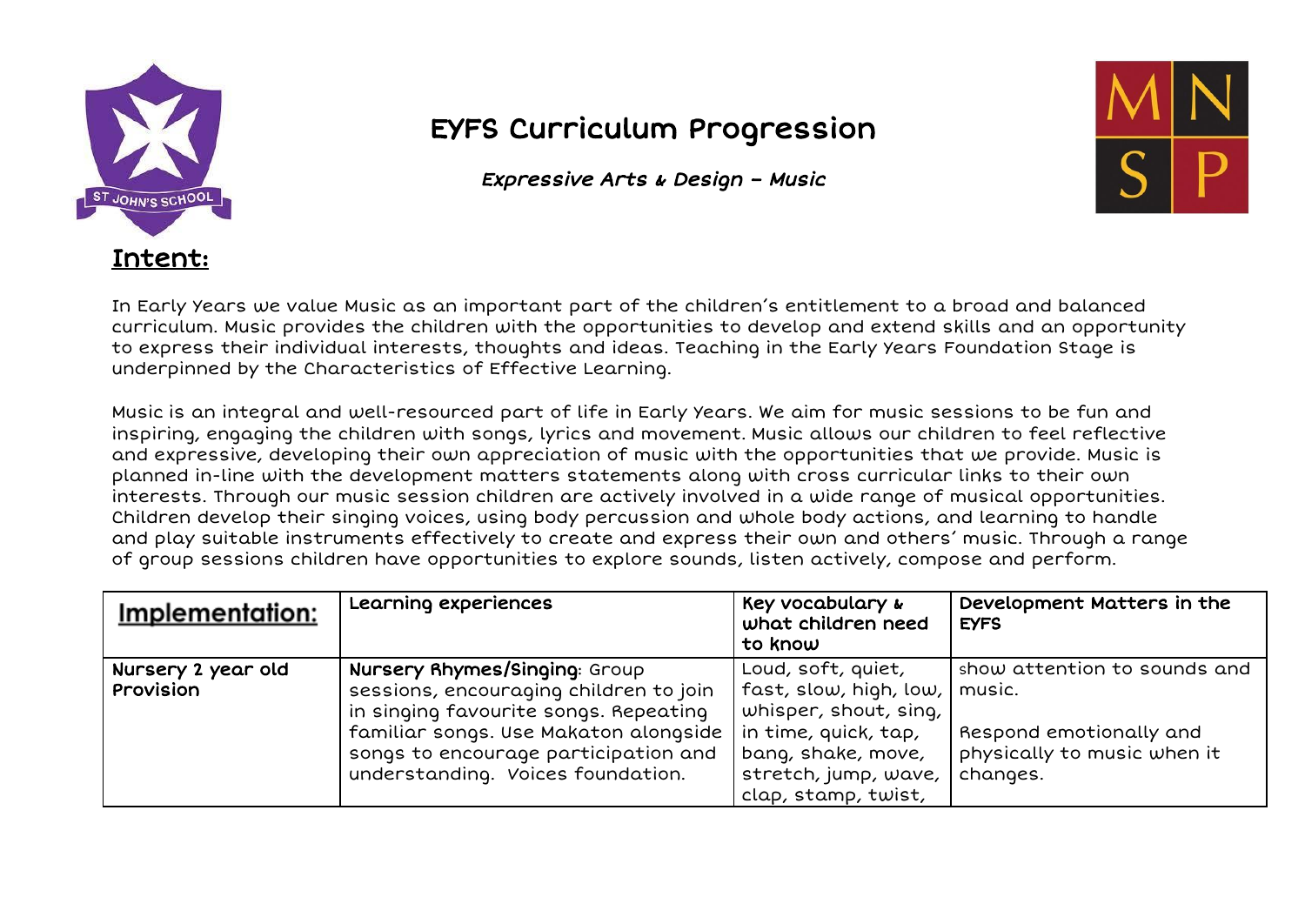|           | Movement & Dance: Teach actions to                         | wiggle, beat, dance,   | Move and dance to music.       |
|-----------|------------------------------------------------------------|------------------------|--------------------------------|
|           | songs, provide opportunities to                            | start and stop.        |                                |
|           | express themselves through music                           |                        | Anticipate phrases and         |
|           | and dance. Explore movement in time                        | Teach instrument       | actions in rhymes and songs,   |
|           | to music.                                                  | names.                 | like 'Peepo'.                  |
|           | Rhythm & Pulse: Create and explore                         |                        |                                |
|           | sounds and how they can be changed                         |                        | Explore their voices and enjoy |
|           | by banging, shaking, tapping<br>instruments.               |                        | making sounds.                 |
|           |                                                            |                        | Join in with songs and rhymes, |
|           | Pitch & Tone: Explore how instruments                      |                        | making some sounds.            |
|           | and voices can sound and be changed.                       |                        |                                |
|           | Repeat familiar songs and teach                            |                        | Make rhythmical and            |
|           | different ways to change sounds                            |                        | repetitive sounds.             |
|           | (loud, soft, slow and fast)                                |                        |                                |
|           |                                                            |                        | Explore a range of sound       |
|           |                                                            |                        | makers and instruments and     |
|           |                                                            |                        | play them in different ways.   |
| Preschool | Nursery rhymes/singing: during group                       | Loud, soft, quiet,     | Listen with increased          |
|           | times, join in dancing and ring games.                     | fast, slow, high, low, | attention to sounds.           |
|           | Teach familiar songs, encouraging                          | whisper, shout, sing,  |                                |
|           | participation.                                             | in time, quick, tap,   | Respond to what they have      |
|           | Voices foundation.                                         | bang, shake, move,     | heard, expressing their        |
|           |                                                            | stretch, jump, wave,   | thoughts and feelings.         |
|           | Movement & Dance: encouraged to join                       | clap, stamp, twist,    |                                |
|           | in with actions to familiar songs,                         | wiggle, beat, dance,   | Remember and sing entire       |
|           | opportunities to move rhythmically to<br>a range of music. | start and stop.        | songs.                         |
|           |                                                            | Teach instrument       | Sing the pitch of a tone sung  |
|           | <b>Rhythm &amp; Pulse:</b> musical instruments             | names.                 | by another person ('pitch      |
|           | provided during group sessions. Focus                      |                        | match').                       |
|           | on listening for the rhythm and                            |                        | Sing the melodic shape         |
|           |                                                            |                        | (moving melody, such as up     |